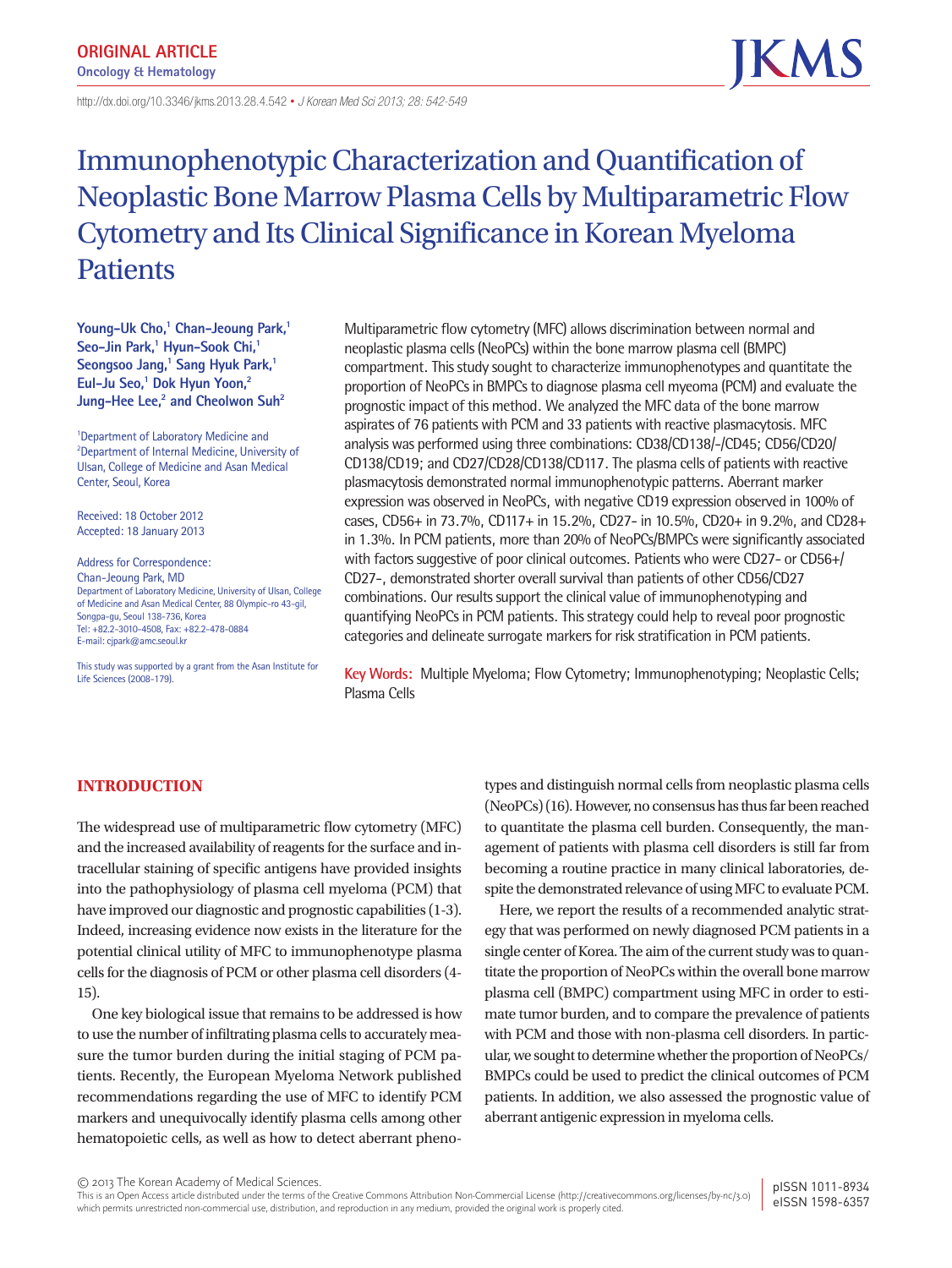#### **MATERIALS AND METHODS**

#### **Patients and samples**

Diagnostic bone marrow (BM) samples were analyzed from 109 patients with PCM ( $n = 76$ ) or reactive plasmacytosis ( $n =$ 33) between November, 2008 and April, 2010, at the Asan Medical Center (Seoul, Korea). A diagnosis of PCM was based on the criteria of the International Myeloma Working Group (17). Reactive plasmacytosis was defined as having a percentage of BMPCs more than 3.0% without evidence of a plasma cell disorder. The conditions accompanying reactive plasmacytosis included non-Hodgkin's lymphoma, leukemia, myelodysplastic syndrome, and carcinoma. Patients with PCM included 40 men and 36 women (median age: 63.5 yr) and patients with reactive plasmacytosis included 20 men and 13 women (median age: 53 yr). Table 1 shows the patient characteristics. At the time of writing, 15 patients (19.7%) had died. The median overall survival (OS) was 20.55 months (95% CI, 0.1-43.1 months), and a median follow-up period of 25.6 months for the survivors.

#### **Cytological examination by light microscopy**

BM was aspirated by iliac puncture and smears were directly prepared, air dried, and routinely stained using the Wright-Giemsa procedure, according to standard protocols. Classical differential counts of the BM smears were performed by a hema-

Table 1. Demographic and baseline characteristics of patients with plasma cell myeloma

|                                                                                  | Median value (range) or number (%) |
|----------------------------------------------------------------------------------|------------------------------------|
| Age (yr)                                                                         | 63.5 (43-85)                       |
| Male/Female                                                                      | 40/36                              |
| M-protein subtypes<br>IgG/IgA/IgD/Iight chain/non-secretory<br>κ/λ/non-secretory | 36/18/3/15/4<br>43/29/4            |
| Calcium (mg/dL)                                                                  | $9.0(7.1 - 12.3)$                  |
| Creatinine (mg/dL)                                                               | $1.0(0.4-7.3)$                     |
| Hemoglobin (g/dL)                                                                | $9.85(4.5-16.8)$                   |
| Lytic bone lesion                                                                | 57/75 (76.0)                       |
| $\beta_2$ -microglobulin (mg/L)                                                  | $4.3(1.5-21.7)$                    |
| Albumin (g/dL)                                                                   | $3.2(1.0-4.5)$                     |
| CRP (mg/dL)                                                                      | $0.44(0.03-33.5)$                  |
| $LD$ ( $UVL$ )                                                                   | 221 (117-2769)                     |
| Bence-Jones proteinuria                                                          | 32/73 (43.8)                       |
| FLC difference*                                                                  | 546.0 (2.9-68398.9)                |
| Serum M-protein (g/dL)                                                           | $1.35(0.0-8.3)$                    |
| ISS stage I/II/III                                                               | 13/35/28                           |
| Extraosseous spread                                                              | 11/75 (14.7)                       |
| Labeling index $\geq 3\%$                                                        | 22/54 (40.7)                       |
| Plasmablastic morphology                                                         | 21/75 (28.0)                       |
| High-risk cytogenetics                                                           | 26/73 (35.6)                       |
| Treatment CT/CT+ASCT/Only supportive                                             | 33/30/13                           |

\*FLC difference is defined as the involved-uninvolved FLC isotype difference. PCM, plasma cell myeloma; CRP, C-reactive protein; LD, lactate dehydrogenase; WBC, white blood cell; FLC, free light chain; ISS, International Staging System; CT, chemotherapy; ASCT, autologous stem cell transplantation.

topathologist using light microscopy (LM) in order to identify plasma cells from a minimum of 500 consecutively nucleated cells in each preparation.

#### **MFC evaluation**

Immunophenotypic studies were performed within 24 hr of sample delivery to the laboratory in order to diagnose the BM aspirates. Immunophenotypic evaluation was performed using a flow cytometer (FACS Canto; BD Biosciences, Palo Alto, CA, USA). Whole erythrocyte-lysed BM samples were stained using the following 4-color surface combinations (FITC/PE/PerCP/ APC): CD38/CD138/-/CD45, CD56/CD20/CD138/CD19, and CD27/CD28/CD138/CD117. To assess the surface antigens, an aliquot of approximately  $1 \times 10^6$  cells was labeled with pretitrated volumes of preconjugated monoclonal antibodies in accordance with the manufacturer's recommendations (BD Biosciences). The cells were then washed with phosphate buffered saline and suspended in 1% paraformaldehyde. Acquisition was performed with at least  $0.5-1 \times 10^5$  events per tube. Analyses were carried out using the FACS Diva software (BD Biosciences). Irrelevant isotype-matched antibodies were used to determine the background fluorescence. Plasma cells were counted based on the expression of CD138 and CD38. NeoPCs were categorized as having negative CD19 expression, weak or negative CD45 expression, or positive CD56 expression (Fig. 1). Tumor burden (%) was calculated as: BMPC count measured by  $LM$  (%)  $\times$  NeoPCs/BMPCs (as measured by MFC).

Aberrant immunophenotypes were defined to identify immunophenotypic criteria that could be used to differentiate reactive forms of cells from NeoPCs. This included the expression of antigens not normally expressed (CD20, CD56, CD28, and CD117) and a lack of antigens that are normally expressed (CD19 and CD27) by plasma cells in patients with reactive conditions. In patients with PCM, the expression of an antigen was considered positive when  $\geq 20\%$  of the plasma cells expressed it at the time of diagnosis.

#### **Comparison of patient characteristics**

To evaluate the clinical usefulness of plasma cell immunoprofiling, the clinical and laboratory characteristics determined at diagnosis were compared according to the percentage of NeoPCs. Data collected from each patient's medical records included demographic data, the paraprotein isotype, various clinical and laboratory parameters at diagnosis, OS and progression-free survival (PFS). The reviewed laboratory parameters included serum calcium, serum creatinine, hemoglobin, serum M-protein, serum β<sub>2</sub>-microglobulin, serum albumin, serum C-reactive protein (CRP), serum lactate dehydrogenase (LD), white blood cell (WBC) count, platelet count, the presence of Bence-Jones proteinuria, differences between the involved/uninvolved free light chains (FLC) that were present in serum, plasma cell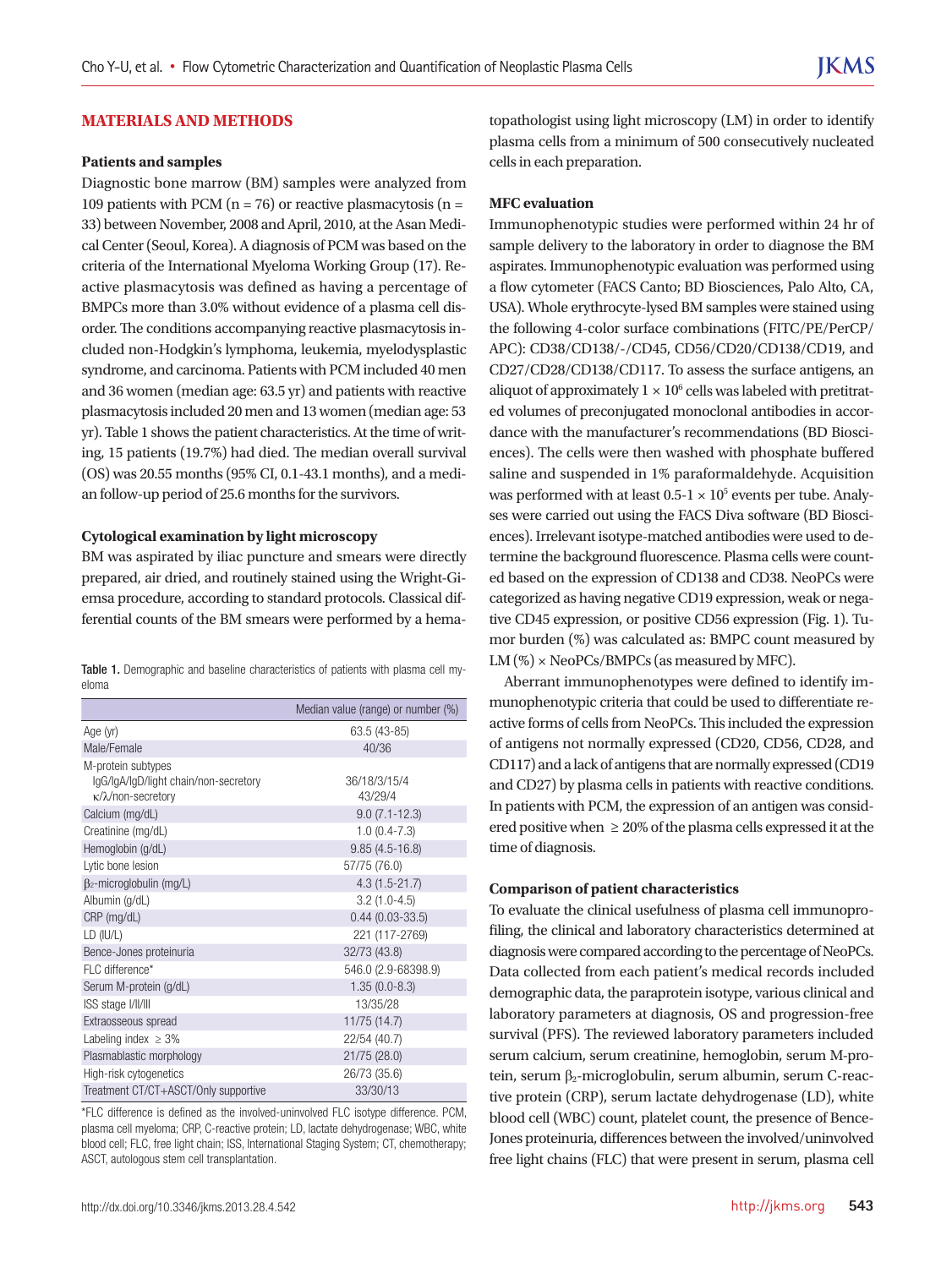

Fig. 1. Gating strategy for the identification and quantification of neoplastic plasma cells. Plasma cells were gated based on low side scatter and the expression of CD138. Neo-

labeling index, BMPC count (determined by LM), cell type of plasma cells (plasmablastic vs plasmacytic), and cytogenetics. The identification of high-risk cytogenetic abnormalities was based on the Mayo risk stratification criteria for myeloma (17). The reviewed clinical data included the presence of lytic bone lesions, extraosseous spread, clinical stage, and therapeutic modalities. Clinical staging for the PCM patients was performed according to the International Staging System (ISS), which is the most widely used method of assessing prognosis (17). Chromosome analysis of the BM aspirates was also performed at diagnosis.

#### **Statistical analyses**

Statistical analyses were performed using MedCalc (version 12.3.0.0; MedCalc Software, Mariakerke, Belgium). Differences between nominal variables were evaluated using the chi-square test or Fisher's exact test, and differences between continuous variables were evaluated using the Mann-Whitney U test. OS was measured from the diagnosis of PCM until death. PFS was measured from the start of treatment until disease progression or death (regardless of the cause of death), whichever came first. Survival curves were plotted according to the Kaplan-Meier method and compared using the log-rank test. Multivariate analysis was performed using Cox modeling. A two-sided *P* value of < 0.05 was considered statistically significant.

## **Ethics statement**

The study protocol was approved by the institutional review board of Asan Medical Center (No. 2011-0227). This study was conducted in accordance with the Declaration of Helsinki. The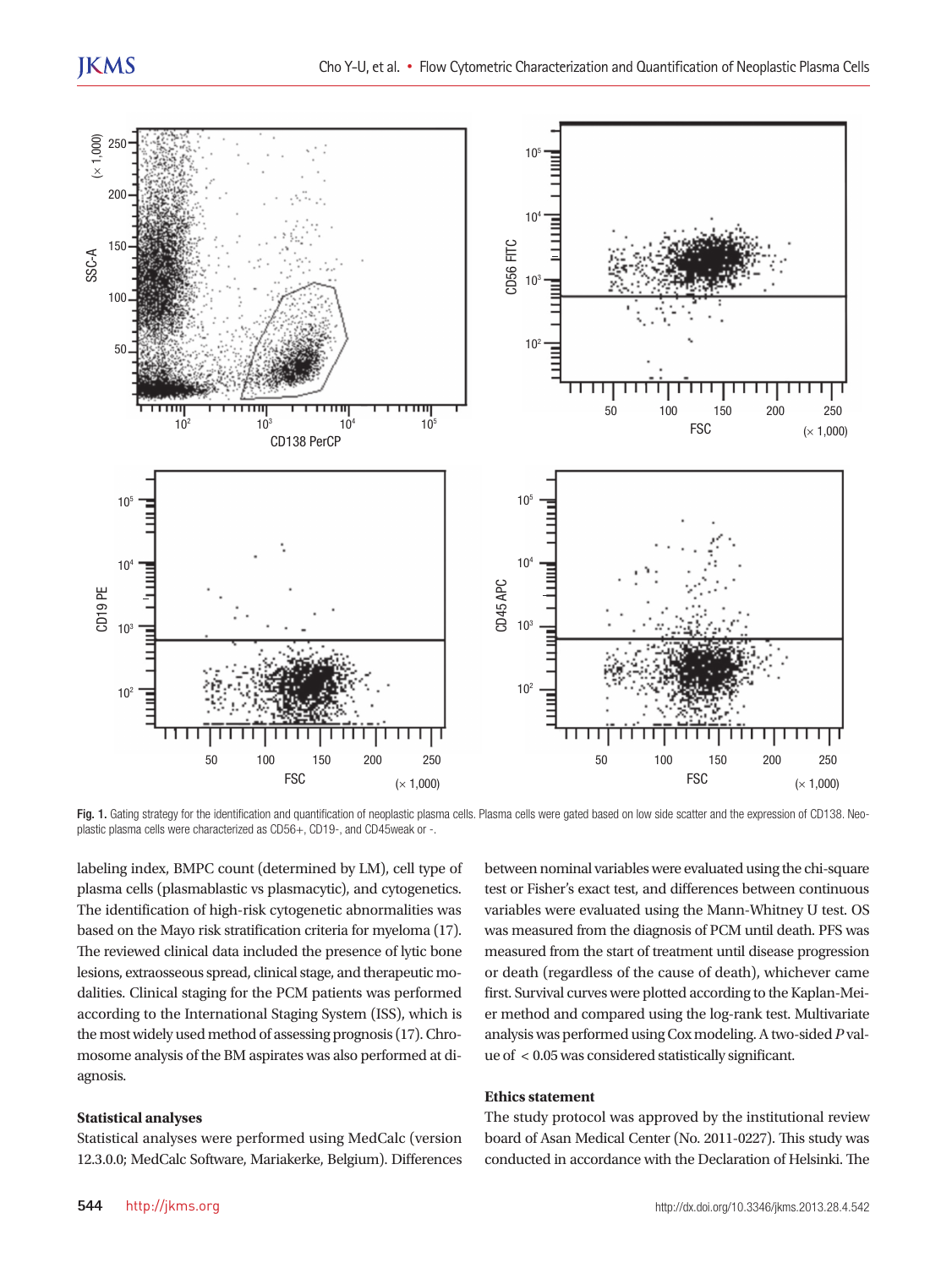board waived the requirement for informed consent.

#### **RESULTS**

#### **Quantification of plasma cells and NeoPCs by MFC**

Across the total cohort, we identified a median plasma cell percentage of 7.9% (range: 0.2%-83.5%) using MFC analysis, and 15.0% (range: 3.0%-89.8%) using LM analysis, with a significant correlation observed between these 2 techniques ( $r = 0.806$ , *P* < 0.001). In patients with reactive plasmacytosis, the median plasma cell percentages determined using MFC and LM analysis were 1.6% (range: 0.2%-6.5%) and 5.1% (range: 3.0%-31.4%), respectively, whereas in patients with PCM, the percentages were 16.4% (range: 0.9%-83.5%) and 31.6% (range: 4.8%-89.8%), respectively.

The median tumor burden, based on the number of NeoPCs/ BMPCs was 25.2% (range: 0.7%-89.7%) in PCM patients and 0% (range: 0%-0.1%) in patients with reactive plasmacytosis. The difference in tumor burden between the two patient groups was statistically significant (*P* < 0.001). Among PCM patients, 36 patients (47.4%) demonstrated a high tumor burden (> 30%) whereas 19 patients (25.0%) demonstrated a low tumor burden  $(< 10\%)$ . Among those 19 patients, 11 patients  $(14.5\%)$  demonstrated very low tumor burden (< 5%).

#### **Frequency of aberrant immunophenotype in PCM patients**

The plasma cells of the patients with reactive plasmacytosis demonstrated a normal immunophenotypic patterns (CD138+, CD19+, CD45+, CD27+, CD56-, and CD20-). For PCM patients, the overexpression of CD56, a marker involved in anchoring plasma cells to stromal structures, was found in 73.7% of cases (56 of 76). CD117, a tyrosine kinase receptor, and CD20, an antigen associated with the early stages of B-cell maturation, were detected in 15.2% (5 of 33) and 9.2% (7 of 76) of cases, respectively. However, CD28, an antigen associated with activated T lymphocytes, was present in only 1.3% (1 of 76) of patients. A lack of CD27 expression, an antigen involved in the differentiation of mature B cells into plasma cells, was found in 10.5% (8 of 76) of cases. The underexpression of CD19, an antigen present on all B cells and most normal plasma cells, was detected in every patient (Fig. 2).

# **Impact of known parameters and MFC results on patients' prognosis**

The results of the Kaplan-Meier analysis indicated that patients with ISS stage II-III demonstrated significantly shorter OS times than patients with ISS stage I ( $P = 0.033$ ; Table 2). Similarly, patients with ISS stage II-III demonstrated shorter PFS times than those with ISS stage I. However, the difference was not statistically significant according to the Kaplan-Meier analysis. Patients



Fig. 2. Frequencies of aberrant plasma cell immunophenotypes in patients with plasma cell myeloma (PCM). Patients with PCM demonstrated aberrant immunophenotypes in their plasma cells to varying degrees, while all patients with reactive plasmacytosis demonstrated plasma cells with normal immunophenotypes (CD138+, CD19+, CD45+, CD27+, CD56-, and CD20-).

with high-risk cytogenetics, based on the Mayo risk stratification criteria for myeloma, also demonstrated significantly shorter OS and PFS times than those without (*P* < 0.001 and < 0.001, respectively). The Kaplan-Meier analysis revealed that other parameters, such as LD, IgA isotype, plasmablastic histology, and labeling index, did not influence OS or PFS, although patients with factors suggestive of adverse prognosis also demonstrated shorter survival than those without these factors. One exception was that patients with the IgA isotype demonstrated significantly shorter OS than those with other isotypes ( $P = 0.033$ ). According to the multivariate analysis, only high-risk cytogenetics was an independent prognostic factor associated with both decreased OS and PFS (hazard ratios, 5.9 and 5.5, *P* = 0.001 and < 0.001, respectively).

With regard to the MFC results, tumor burden was divided into two groups (low burden and high burden) and evaluated until a significant difference in OS and PFS was observed. Unfortunately, the difference was not statistically significant at any cutoff point identified by the Kaplan-Meier analysis. Instead, patients with > 20% tumor burden demonstrated shorter OS and PFS times than those with tumor burden of  $\leq 20\%$  (medians of 18.15 vs 23.6 months for OS and 18.6 vs 25.4 months for PFS, respectively; Table 2). Patients with CD56 overexpression demonstrated shorter OS and PFS times than those without overexpression (medians of 18.85 vs 25.9 months for OS and 20.55 vs 27.2 months for PFS, respectively), although the differences were not statistically significant according to the Kaplan-Meier analysis (*P* = 0.219 and 0.513 for OS and PFS, respectively) (Fig. 3A). Patients with CD27 underexpression also demonstrated shorter OS and PFS times than those with CD27 overexpression (medians of 1.85 vs 23.55 months for OS and 13.7 vs 24.6 months for PFS, respectively), but, again, these differences were not statistically significant (*P* = 0.246 and 0.245 for OS and **EFRECTS**<br> **AD**<br> **AD**<br> **AD**<br> **AD**<br> **PRECTS**<br> **PRECTS**<br> **PRECTS**<br> **PRECTS**<br> **PRECTS**<br> **PRECTS**<br> **PRECTS**<br> **PRECTS**<br> **PRECTS**<br> **PRECTS**<br> **PRECTS**<br> **PRECTS**<br> **PRECTS**<br> **PRECTS**<br> **PRECTS**<br> **PRECTS**<br> **PRECTS**<br> **PRECTS**<br> **PRECT**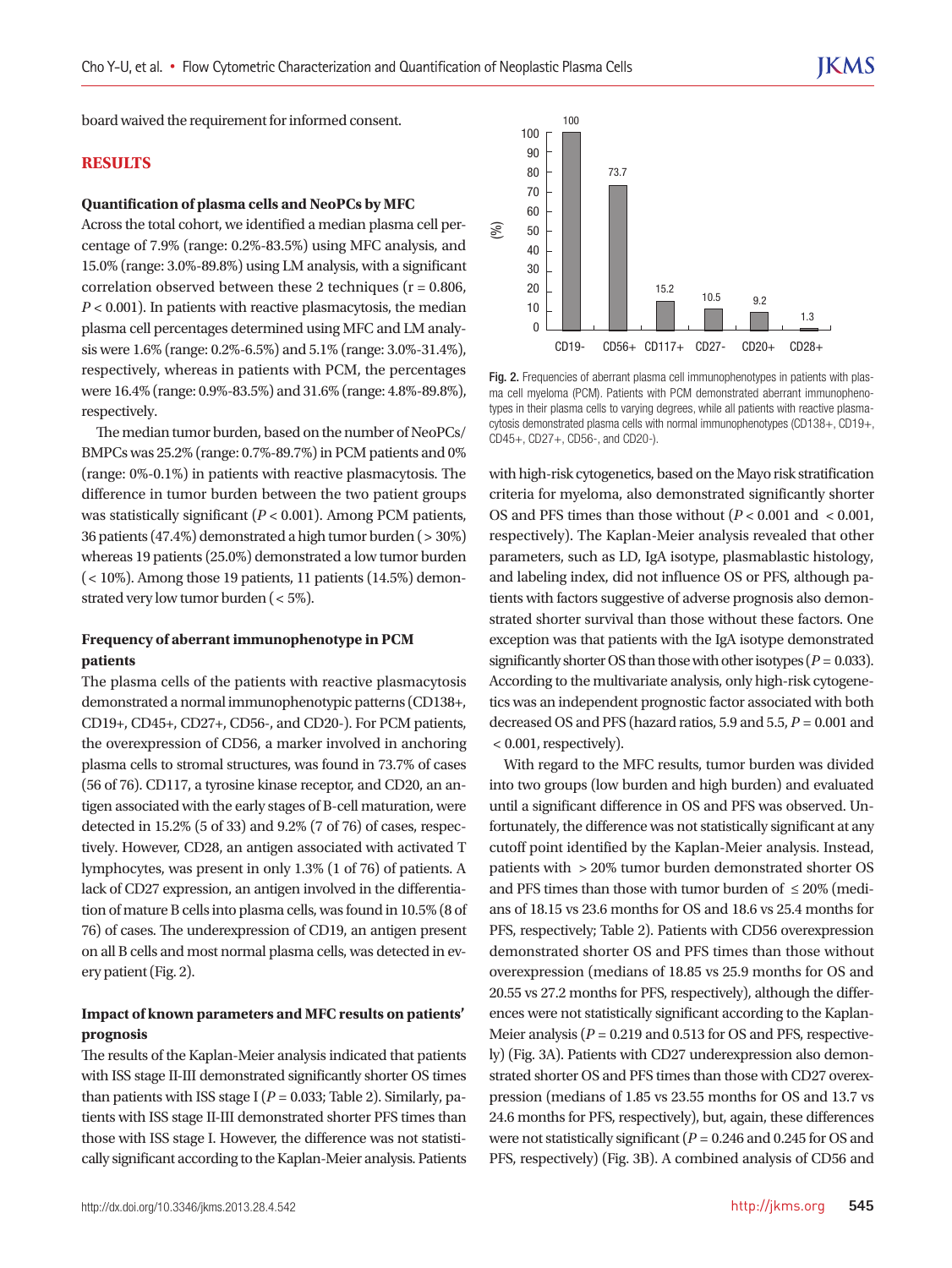Table 2. Influence of prognostic factors on the survival times of patients with plasma cell myeloma

| Prognostic factors     | No. | Median OS* | $P$ value <sup><math>\dagger</math></sup> | No. | Median PFS* | $P$ value <sup><math>\dagger</math></sup> |
|------------------------|-----|------------|-------------------------------------------|-----|-------------|-------------------------------------------|
| <b>ISS</b>             |     |            | 0.033                                     |     |             | 0.229                                     |
|                        | 13  | 33.2       |                                           | 13  | 32.8        |                                           |
| II or III              | 63  | 13.2       |                                           | 47  | 17.5        |                                           |
| Cytogenetics           |     |            | < 0.001                                   |     |             | < 0.001                                   |
| High-risk              | 26  | 7.65       |                                           | 19  | 9.0         |                                           |
| Other                  | 47  | 25.6       |                                           | 40  | 27.8        |                                           |
| Serum LD (IU/L)        |     |            | 0.096                                     |     |             | 0.084                                     |
| $\geq 300$             | 19  | 2.3        |                                           | 10  | 11.95       |                                           |
| $<$ 300                | 52  | 23.55      |                                           | 46  | 24.05       |                                           |
| Plasma cell morphology |     |            | 0.285                                     |     |             | 0.105                                     |
| Plasmablastic          | 21  | 17.5       |                                           | 16  | 15.6        |                                           |
| Plasmacytic            | 54  | 22.6       |                                           | 44  | 24.0        |                                           |
| Labeling index (%)     |     |            | 0.610                                     |     |             | 0.864                                     |
| $\geq 3$               | 22  | 18.9       |                                           | 17  | 19.7        |                                           |
| $<$ 3                  | 32  | 13.5       |                                           | 25  | 15.6        |                                           |
| M-protein isotype      |     |            | 0.033                                     |     |             | 0.411                                     |
| lgA                    | 18  | 15.35      |                                           | 14  | 20.45       |                                           |
| Others                 | 59  | 23.05      |                                           | 46  | 23.6        |                                           |
| Tumor burden           |     |            | 0.664                                     |     |             | 0.175                                     |
| $> 20\%$               | 34  | 18.15      |                                           | 32  | 18.6        |                                           |
| $\leq 20\%$            | 42  | 23.6       |                                           | 28  | 25.4        |                                           |

\*Survival times (OS and PFS) are expressed in months; <sup>†</sup>P values are based on Kaplan-Meier survival curve analysis. OS, overall survival; PFS, progression-free survival.





Fig. 3. Median overall survival (OS) times of the patients with plasma cell myeloma. The Kaplan-Meier curve demonstrates the differences in the OS rates of two groups of patients, as defined by the expression of CD56 (A) and CD27 (B). The Kaplan-Meier curve also demonstrates the difference in the OS rates between the two groups of patients, as defined by the combined expression of CD56 and CD27. Note the intermediate survival times of patients with intermediate expression patterns (C).

CD27 expression demonstrated better discrimination between longer and shorter survival times, although the Kaplan-Meier analysis did not indicate an overall statistical significance (*P* =

0.102) (Fig. 3C). However, CD56+/CD27- patients demonstrated significantly shorter OS times than CD56-/CD27+ patients (medians of 5.35 vs 26.45 months, respectively;  $P = 0.045$ ). Pa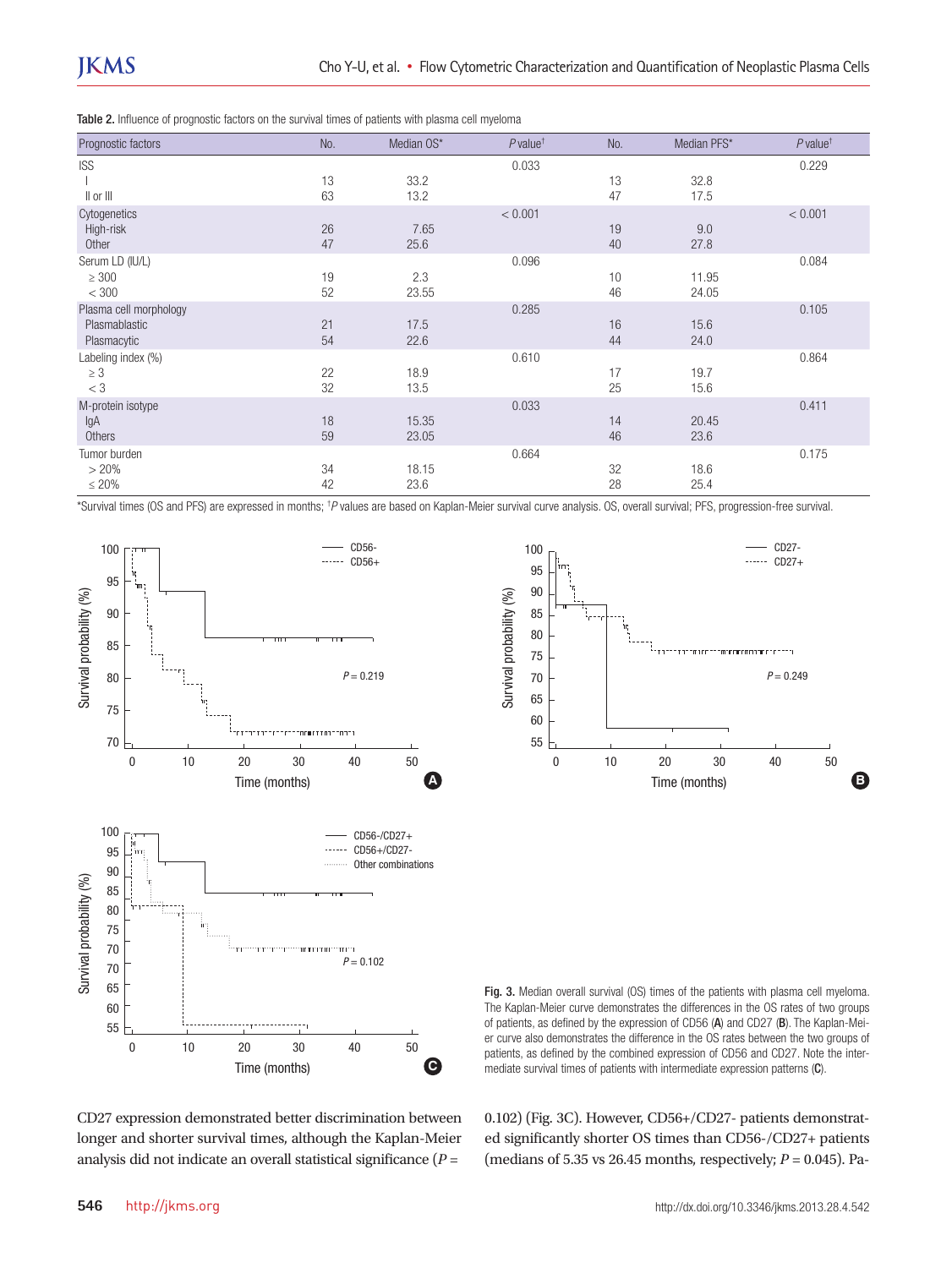Table 3. Comparison of disease characteristics in terms of tumor burden in patients with plasma cell myeloma

|                                         | Tumor burden by MFC  |                                               |           |  |
|-----------------------------------------|----------------------|-----------------------------------------------|-----------|--|
| Parameters                              | $\leq$ 20% (n = 34)  | $>$ 20% (n = 42)                              | $P$ value |  |
| Age (yr)                                | 62 (43-85)           | 65.5 (43-75)                                  | 0.474     |  |
| Male                                    | 19 (55.9)            | 21(50.0)                                      | 0.780     |  |
| Calcium (mg/dL)                         | $8.8(7.1 - 11.6)$    | $9.2(7.2 - 12.3)$                             | 0.038     |  |
| Creatinine (mg/dL)                      | $1.0(0.4-5.0)$       | $1.0(0.5-7.3)$                                | 0.317     |  |
| Hemoglobin (g/dL)                       | 10.9 (7.9-16.8)      | $9.3(4.5-13.9)$                               | 0.001     |  |
| CRP (mg/dL)                             | $0.89(0.05 - 33.50)$ | $0.34(0.03 - 18.96)$                          | 0.076     |  |
| LD (IU/L)                               | 230.5 (117-1,634)    | 220 (127-2,769)                               | 0.788     |  |
| WBC ( $\times$ 10 <sup>9</sup> /L)      | $6.0(4.0-36.9)$      | $4.85(2.3-13.3)$                              | 0.003     |  |
| Platelet ( $\times$ 10 <sup>9</sup> /L) | 196.5 (54-374)       | 181.5 (12-402)                                | 0.389     |  |
| <b>FLC</b> difference                   |                      | 199.6 (2.90-33,282.80) 789.2 (21.4-68,398.91) | 0.027     |  |
| Serum M-protein (g/dL)                  | $0.6(0.0-6.2)$       | $2.8(0.0-8.3)$                                | 0.013     |  |
| <b>ISS stage III</b>                    | 10(29.4)             | 18 (42.9)                                     | 0.333     |  |
| Extraosseous spread                     | 5/33(15.2)           | 6(14.3)                                       | 0.707     |  |
| Labeling index $\geq 3.0\%$             | 8/23(34.8)           | 14/31 (45.2)                                  | 0.495     |  |
| lgA                                     | 9(26.5)              | 9(21.4)                                       | 0.808     |  |
| Plasmablastic<br>morphology             | 5(14.7)              | 16 (38.1)                                     | 0.044     |  |
| High-risk cytogenetics                  | 3/33(9.1)            | 23/40 (57.5)                                  | < 0.001   |  |

MFC, multiparametric flow cytometry; CRP, C-reactive protein; LD, lactate dehydrogenase; WBC, white blood cell; FLC, free light chain; ISS, International Staging System.

tients with other combinations (CD56+/CD27+ or CD56-/CD27-) demonstrated intermediate survival times (Fig. 3C).

#### **Relationship between the MFC results and disease characteristics**

Because the NeoPCs/BMPCs ratio reflects the tumor burden for the patients with PCM, we sought to compare the disease characteristics of the two patient groups with high and low tumor burdens, respectively. A tumor burden of > 20% was associated with a significantly higher frequency of high-risk cytogenetics, lower hemoglobin level, lower WBC count, higher serum M-protein level, higher FLC difference, and higher calcium level (Table 3). All of these features indicate the poor prognosis of PCM. The most significant association was observed between high tumor burden, as determined using the MFC assay, and high-risk cytogenetics (*P* < 0.001).

The frequencies of high-risk cytogenetics and ISS stage III were not associated with CD56 expression. However, patients with CD27 underexpression were significantly associated with a higher frequency of high-risk cytogenetics ( $P = 0.045$ ), but not ISS stage III. This association with high-risk cytogenetics was also observed in patients with CD56+/CD27-, although the statistical power was marginal  $(P = 0.061;$  Table 4).

# **DISCUSSION**

The present data demonstrate the diagnostic and clinical utility of the characterization and quantification of NeoPCs by MFC for the assessment of patients with PCM. A high level of tumor

Table 4. Comparison of high-risk cytogenetics, ISS stage III, and CD56 and CD27 expression patterns

| <b>Expression patterns</b>                         | High-risk<br>cytogenetics (%) | P value | ISS stage III (%) | P value |
|----------------------------------------------------|-------------------------------|---------|-------------------|---------|
| $CD56+ (n = 56)$<br>$CD56 - (n = 20)$              | 35.8<br>35.0                  | 0.836   | 41.1<br>25.0      | 0.313   |
| $CD27 - (n = 8)$<br>$CD27 + (n = 68)$              | 75.0<br>31.7                  | 0.045   | 62.5<br>33.8      | 0.229   |
| $CD56+/CD27- (n = 6)$<br>$CD56 - /CD27 + (n = 18)$ | 83.3<br>33.3                  | 0.061   | 66.7<br>22.2      | 0.129   |

ISS, International Staging System.

burden, as determined by the ratio of NeoPCs/BMPCs, was associated with disease characteristics that imply a poor clinical outcome. In addition, CD27 underexpression or a combined pattern of CD56 and CD27 expression seemed to demonstrate a potential prognostic impact and were associated with highrisk cytogenetics, an independent prognostic factor associated with shorter survival times.

Over the past 10 yr, MFC immunophenotyping has been increasingly used for the diagnostic characterization and prognostic stratification of patients with PCM. However, we still depend on morphological features and immunohistochemical patterns to identify NeoPCs. While MFC has become part of the routine diagnostics for most hematologic malignancies in Korea, the use of MFC for the clinical management of PCM patients is not widespread. This is mainly attributed to the variable results observed for clinical correlations between PCM and the designated immunophenotypes of NeoPCs. Considering that MFC immunophenotyping can provide accurate assessment of the expression levels of multiple markers in thousands of plasma cells and allows the clear discrimination between clonal and reactive plasma cells, the application of MFC for the evaluation of PCM patients in Korea is vital.

In our study, the quantification of NeoPCs by MFC allowed us to discriminate between PCM and reactive plasmacytosis, with a high statistical power. It is normal for the BM aspirates from patients with reactive plasmacytosis to contain less Neo-PCs as compared with that from PCM patients. Occasionally, however, extensive plasmacytosis may be indistinguishable from low-grade PCM in terms of morphology or the extent of plasma cell proliferation without using the M-protein analysis. Among our patients with reactive plasmacytosis, 4 patients were identified by LM examination as having more than 10% of plasma cells in their BM aspirate. Despite the high proportion of BMPCs identified in this subset of patients, which was above the diagnostic level for PCM, the amount of tumor burden as measured by MFC was definitely minimal. This finding strongly suggests that flow cytometric quantification of NeoPCs in PCM patients is clinically useful as a diagnostic marker and as a marker for estimating tumor burden in PCM patients.

Recently, risk stratification parameters for PCM were sug-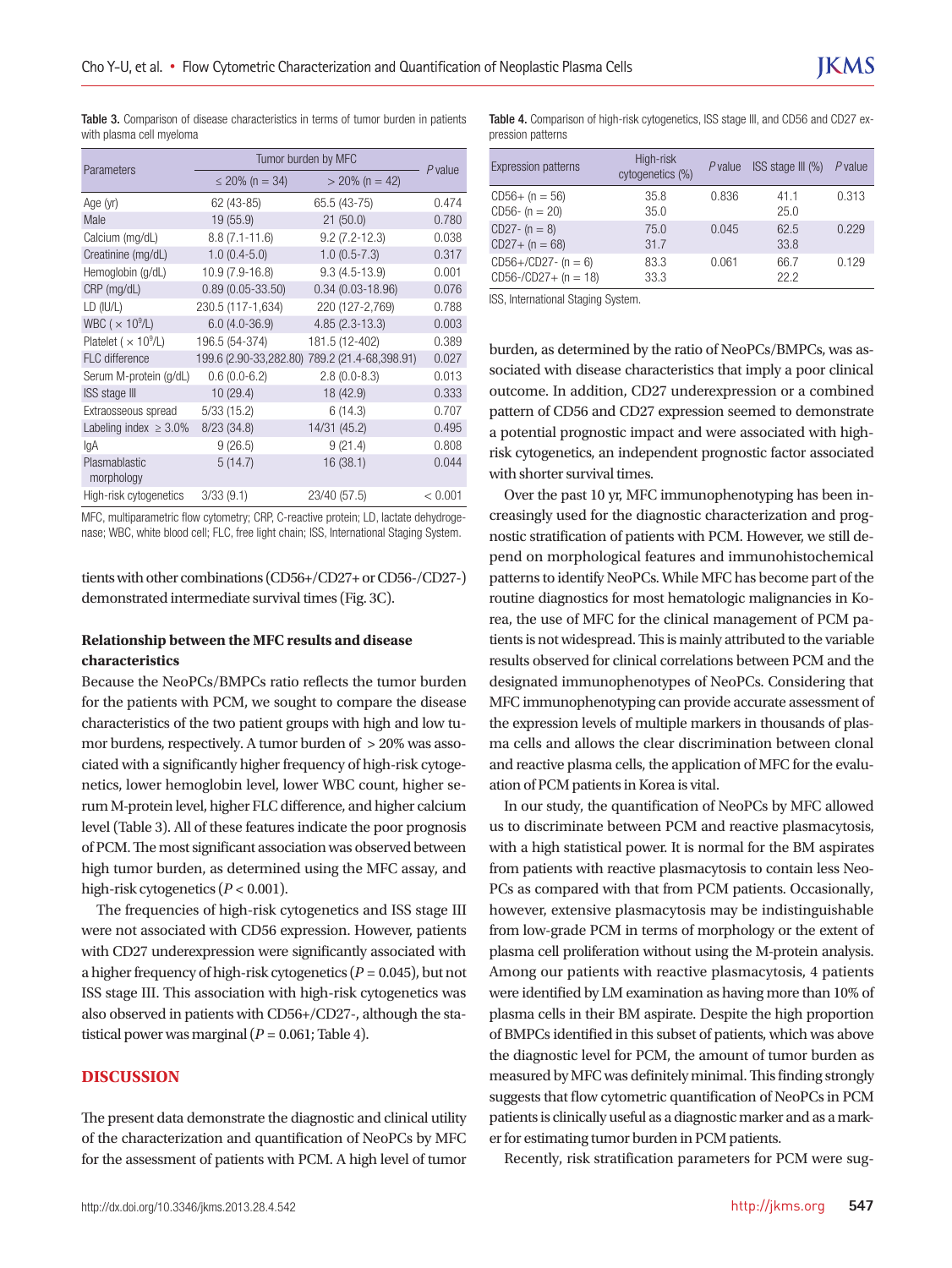gested, including ISS stage, cytogenetics, fluorescence in situ hybridization, LD, IgA isotype, plasmablastic histology, and labeling index (18). In addition to well-established prognostic factors, here we present tumor burden, as calculated from the NeoPCs/BMPCs ratio, as a potential prognostic marker. Although its statistical significance for predicting patient survival was insignificant, tumor burden of more than 20% was associated with various prognostic factors that indicate poor clinical outcome, including high-risk cytogenetics, low hemoglobin level, low WBC count, high serum M-protein level, high FLC difference, and high calcium level. Among these factors, the association with high-risk cytogenetics was the most significant. High-risk cytogenetics was an independent prognostic factor that was associated with adverse clinical outcomes in this study. This association strongly suggests the clinical significance of tumor burden as determined using MFC as a prognostic marker.

A few previous studies have described the clinical usefulness of an approach like this, i.e., estimating tumor burden rather than studying specific antigen expression levels. Pérez-Persona et al. (6) investigated aberrant plasma cells/BMPCs as a marker for the risk of progression in 500 consecutive patients with monoclonal gammopathy of uncertain significance (MGUS) or smoldering multiple myeloma (SMM). Patients with a marked predominance of aberrant plasma cells/BMPCs ( $\geq$  95%) at diagnosis demonstrated significantly higher risks of progression in both MGUS and SMM. The multivariate analysis of PFS indicated aberrant plasma cells/BMPCs  $\geq$  95% as the most important independent variable. Paiva et al. (12) reported the prognostic impact of the presence of > 5% normal plasma cells/ BMPCs at diagnosis in a large series of symptomatic PCM patients. Patients with symptomatic PCM and > 5% normal plasma cells/BMPCs at diagnosis demonstrated a unique signature that was characterized by high hemoglobin levels, low levels of BMPCs, low levels of M-protein, low frequency of immune paresis, and low frequency of high-risk cytogenetic abnormalities. In addition, this subgroup of patients also demonstrated a greater response rate to autologous stem cell transplantation and significantly longer OS and PFS rates.

Multiple studies have reported the prognostic value of specific antigen expression patterns in NeoPCs. Besides CD45, antigens with reported prognostic value include CD56, CD27, CD28, CD19, CD33, CD44, CD52, and CD117 (1-3). Among these, we analyzed the predictive influences of CD56 and CD27, because these antigens demonstrated sufficiently high expression levels to be used in a comparative analysis. Both antigens are associated with the clinical prognosis of PCM patients, but the expression patterns affecting clinical outcomes are contradictory (1-3): CD56 expression is associated with poor clinical outcomes, as is the lack of CD27 expression. Indeed, CD56 expression is associated with poor clinical outcomes in myeloma patients treated with conventional therapies while no such effects have been reported in other groups of patients who have received autologous stem cell transplantation (1, 19, 20). The expression of CD27 is uniformly seen throughout normal plasma cells and plasma cells in MGUS. The progressive loss of CD27 has been observed along with disease progression in PCM patients, and the lack of CD27 expression at diagnosis is associated with shorter OS times in PCM patients (1-3, 21, 22). Although our study did not confirm the prognostic value of these 2 antigens using the Kaplan-Meier analysis, their expression patterns demonstrated a trend toward shorter survival times. In particular, CD27 underexpression demonstrated a clearer association with a lower OS than CD56 overexpression. CD27 underexpression was also significantly associated with high-risk cytogenetic abnormalities, which could be one of the underlying mechanisms for the correlation between CD27 underexpression and a reduced OS. Interestingly, patients with a combination antigen CD56+/CD27- expression demonstrated lower survival times and were associated with high-risk cytogenetics as compared with CD56-/CD27+ patients. Furthermore, patients with other antigen combinations demonstrated intermediate OS times as compared with patients with CD56+/CD27- and CD56-/CD27+ expression. This suggests and reinforces the clinical relevance of these antigen combinations in patients with PCM.

The major limitation of this study is that the study population was relatively small. We cannot completely exclude possible bias due to the small number of patients. We could not analyze the prognostic values or compare disease characteristics besides CD56 and CD27 expression levels mainly due to the small number of patients. Secondly, the study participants were not a homogeneous group. Therefore, we cannot completely exclude the effect of therapeutic modalities on the clinical outcomes of our patients. In addition, the treatment of PCM has rapidly evolved in the last decade. Despite these limitations, this is the first study to examine the clinical usefulness of the MFC assay for assessing PCM patients in Korea. This work might provide baseline data for its use in future clinical trials that assess MFC in PCM patients in Korea. Due to the increasing occurrence of PCM in the Korean population (23), MFC immunophenotyping may be beneficial for diagnosis, prognostic stratification and the monitoring of minimal residual disease. Confirmation of the potential uses of the MFC assay for evaluating PCM warrants further studies that enroll large numbers of Korean patients.

In conclusion, our results provide the biological and clinical basis for inmunophenotyping and quantifying NeoPCs in PCM patients. The present study reports the diagnostic and clinical value of tumor burden as calculated from NeoPCs/BMPCs, and the potential role of the expression patterns of CD27 and CD56/ CD27 combinations for the prognostic stratification in patients with PCM. Thus, MFC analysis can identify groups of patients with aggressive characteristics who could benefit from new treatment modalities. We expect the MFC technique to be incorpo